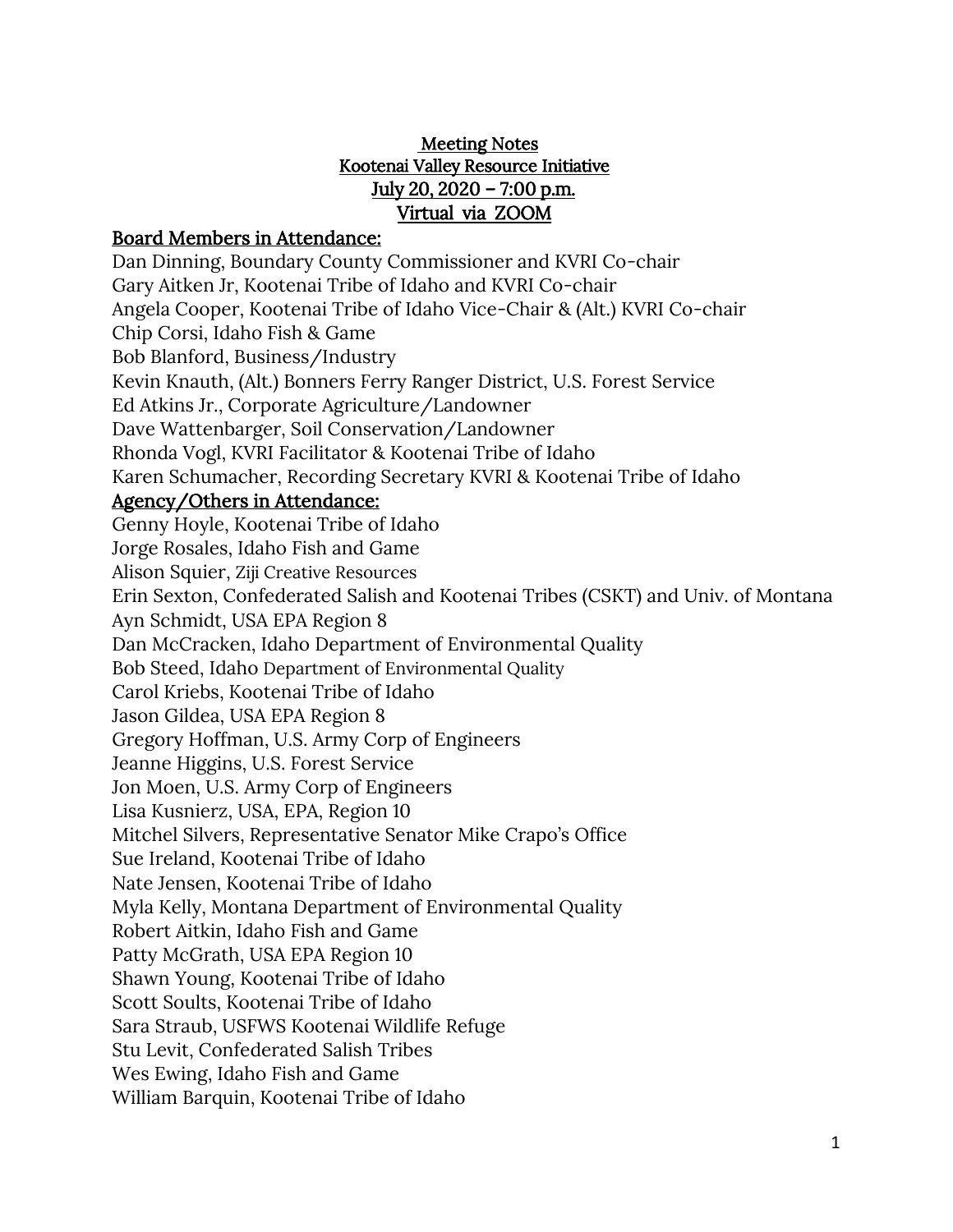Tonia Brooks, Bonners Ferry Herald Tim Dougherty, Idaho Forest Group Kim Pierson, U.S. Forest Service Norm Merz, Idaho Fish and Game Karen Roetter, Senator Mike Crapo's Office Marc Kilmer, Representative Congressman Russ Fulcher's Office Jake Garringer, Office of the Governor Stefany Bales, Representative Senator Jim Risch's Office Matt Nykiel, Idaho Conservation League Christy Johnson-Hughes, U.S. Fish & Wildlife Services Chris Mebane, US Geological Survey

Rhonda Vogl called the meeting at 7:11 Dan Dinning confirmed a quorum of our board and confirmed the meeting minutes from June 15 were accepted as is.

Dan introduced Sue Ireland of the Kootenai Tribe of Idaho who has planned and coordinated these presentations by representatives from Kootenai Tribe of Idaho (KTOI), Confederated Salish and Kootenai Tribes (CSKT), EPA and US Geological Survey (USGS) about the impacts to the Kootenai River water quality and fish from BC Elk River coal mine operations and specifically Teck Resources Limited, a diversified natural resources company headquartered in Vancouver, British Columbia, that is engaged in mining and mineral development, including steelmaking coal, copper, zinc and energy.

Sue discussed the size and geography of the Kootenai River Subbasin as well as the history of the Kootenai Tribe and the interest they have in a healthy ecosystem with clean, connected terrestrial and aquatic habits which fully support traditional Tribal uses and other important societal uses.

Information was provided on the presenters.

- Ayn Schmidt and Jason Gildea of US EPA Region 8
- Erin Sexton, CSKT and University of Montana
- Christopher Mebane, Water Quality Specialist, USGS, Idaho Water Science Center
- Genny Hoyle, Aquatic Biologist, Kootenai Tribe of Idaho
- William Barquin, Tribal Attorney, Kootenai Tribe of Idaho

The slides for this presentation can be found at: <https://www.kvricollaborative.com/kvri>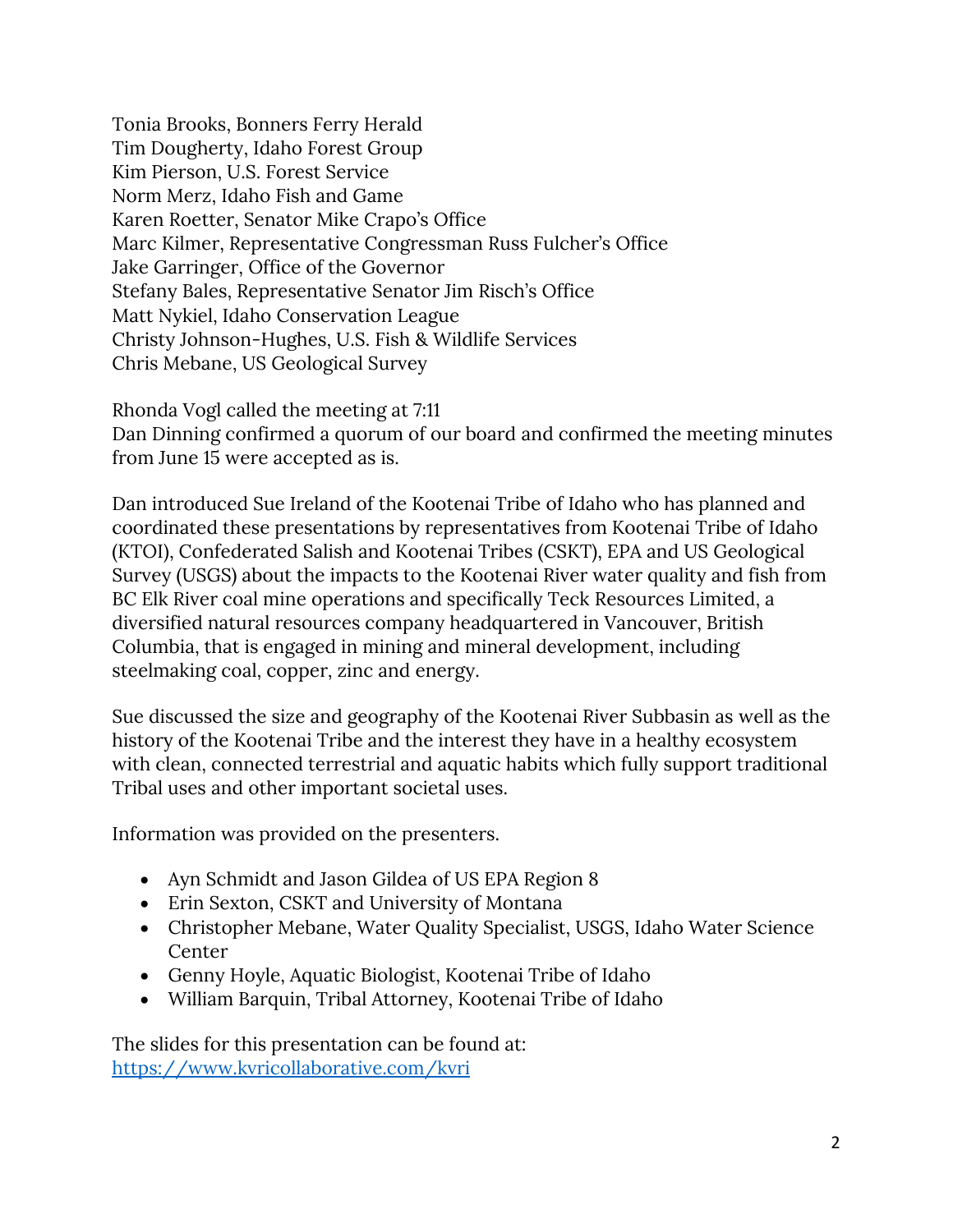Erin Sexton began with information about the background and policy of the Elk Valley Mining. She reviewed the leaching contaminants of concern and water quality trends and concluded with the challenges with mitigation. Data reflects the clear rise in selenium levels from the mines down to the Kootenai River above the Provincial guideline levels of 2 micrograms per liter (up to 70x the provincial guideline for protection of aquatic life). Concurrent studies reflected reduced levels of May, Stone and Caddis flies.

Selenium bio accumulates. From algae to bugs and then to fish with increasing concentrations. Selenium goes from being good for you at low levels to bad for you at higher concentrations and acts on reproductive systems ultimately resulting in a failure to reproduce.

The 2014 permit to TECK was based on the promise of mitigation. To date there has not been a successful mitigation shown.

**Jason Gildea** followed, explaining the historical and proposed policy framework and engagement with Teck.

British Columbia Ministerial Order of 2013 stated that "TECK shall stabilize and reverse increasing trends in water contaminant concentrations… within the Elk valley area"

This resulted in the formation, per the Ministerial Order, of a Technical Advisory Committee, The Elk Valley Water Quality Plan (EVWQP).

The committee set water quality objectives and a timeline for meeting those objectives. An implementation plan was reviewed and adjusted in 2019 but did not require Teck to study Lake Koocanusa nor the Kootenai River although they did set an objective for it. The model developed does project Koocanusa will continue to exceed site performance objectives.

Whereas Idaho has already adopted the EPA's recommended levels for Selenium in the Kootenai River and multiple state, tribal and federal agencies are studying mining related water quality impacts to the Kootenai River, Elk Valley mines are not required to consider or study potential mining related impacts to the River.

After the EVWQP, the state of Montana and British Columbia came together to look at the impacts on Lake Koocanusa and formed the Monitoring and Research Committee (MRC). MRC has developed site specific water quality criteria and is scheduled for completion in December 2020. MRC is offering multiple opportunities for public comment. Information about the work they are doing and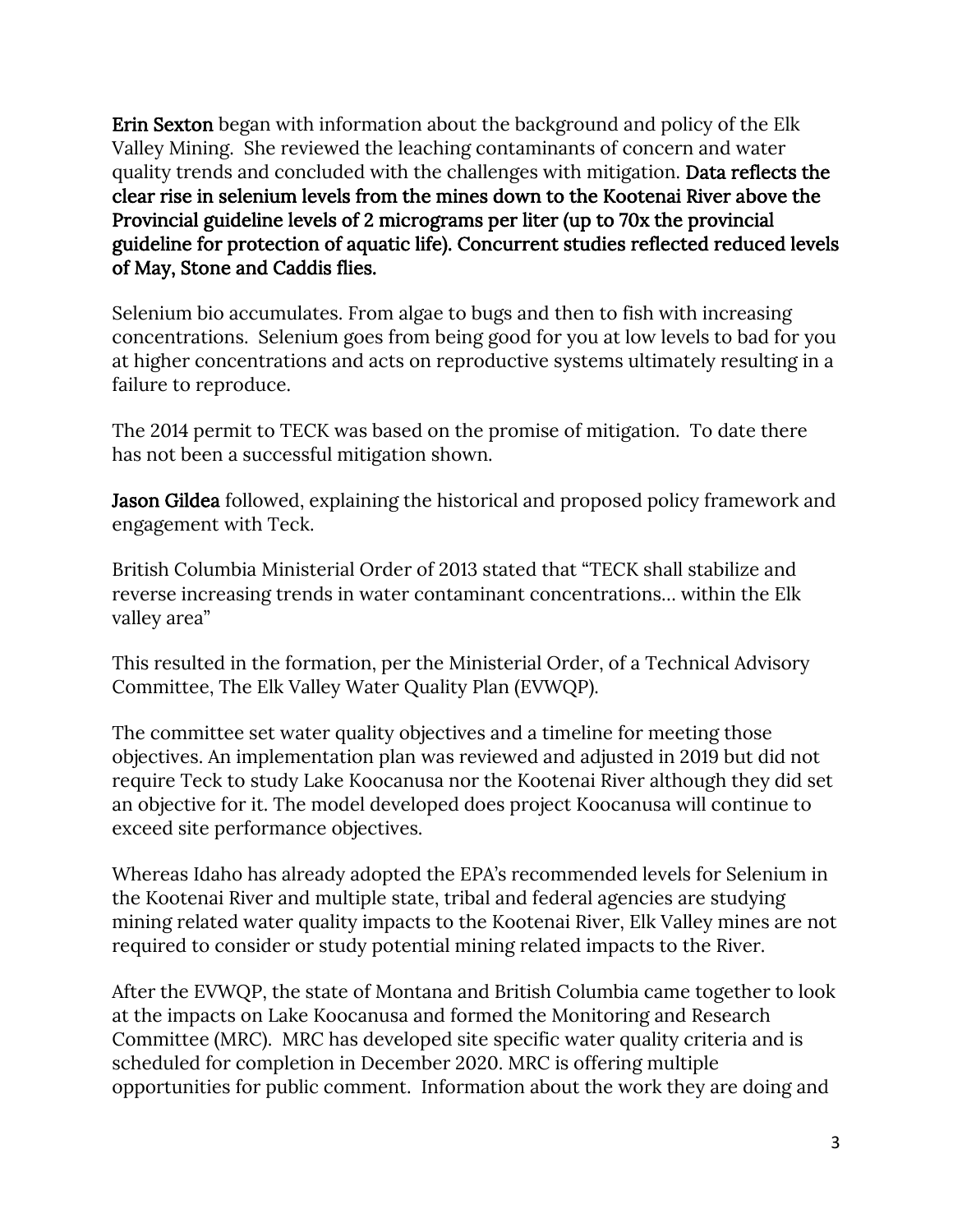proposing can be found here: <http://lakekoocanusaconservation.pbworks.com/w/page/100633354/FrontPage>

There are a number of entities that have asked for a broader more holistic effort as a part of the findings and for the potential involvement of the International Joint Commission (IJC). IJC was formed under boundary waters treaties to study transboundary pollution when the entities agree this is needed.

The Canadian government has been asked to conduct a formal federal review of the proposed expansion of Elk River Valley mines. Despite numerous requests and the mandate to reverse and reduce the contaminations produced by the mining, they have yet to do so.

There is a brand-new proposed mine, the Castle expansion of the Fording River Operations, located in the Elk Valley of British Columbia.

Please see the presentation under the July  $20<sup>th</sup>$  meeting, <https://www.kvricollaborative.com/kvri> slide #29 for more information and links.

Chris Mebane was next and discussed what selenium was, why the pollutant is of the most concern and how it is being monitored in the transboundary Kootenai Valley region.

U.S. Geological Survey is monitoring 4 sites on the Kootenai River ranging from Libby Dam up to Porthill, Idaho. They are looking at:

- Selenium in the water
- Selenium in fish tissue
- Selenium through the food web from water to fish

It was pointed out that the initial results of selenium loads were all attributable to the Elk Valley mines, via Koocanusa reservoir, not from other tributaries and were not affected by the amount of water flowing through.

Mountain whitefish samples revealed 10 out of 10 were above the 15 milligrams per Kilogram level. These concentrations are high enough to warrant concern.

In September they are planning to look at the actual food web. How do concentrations move from water to algae on rocks, insects and then to the fish that eat them? It has been shown that Selenium increases in concentration as it moves through the food chain.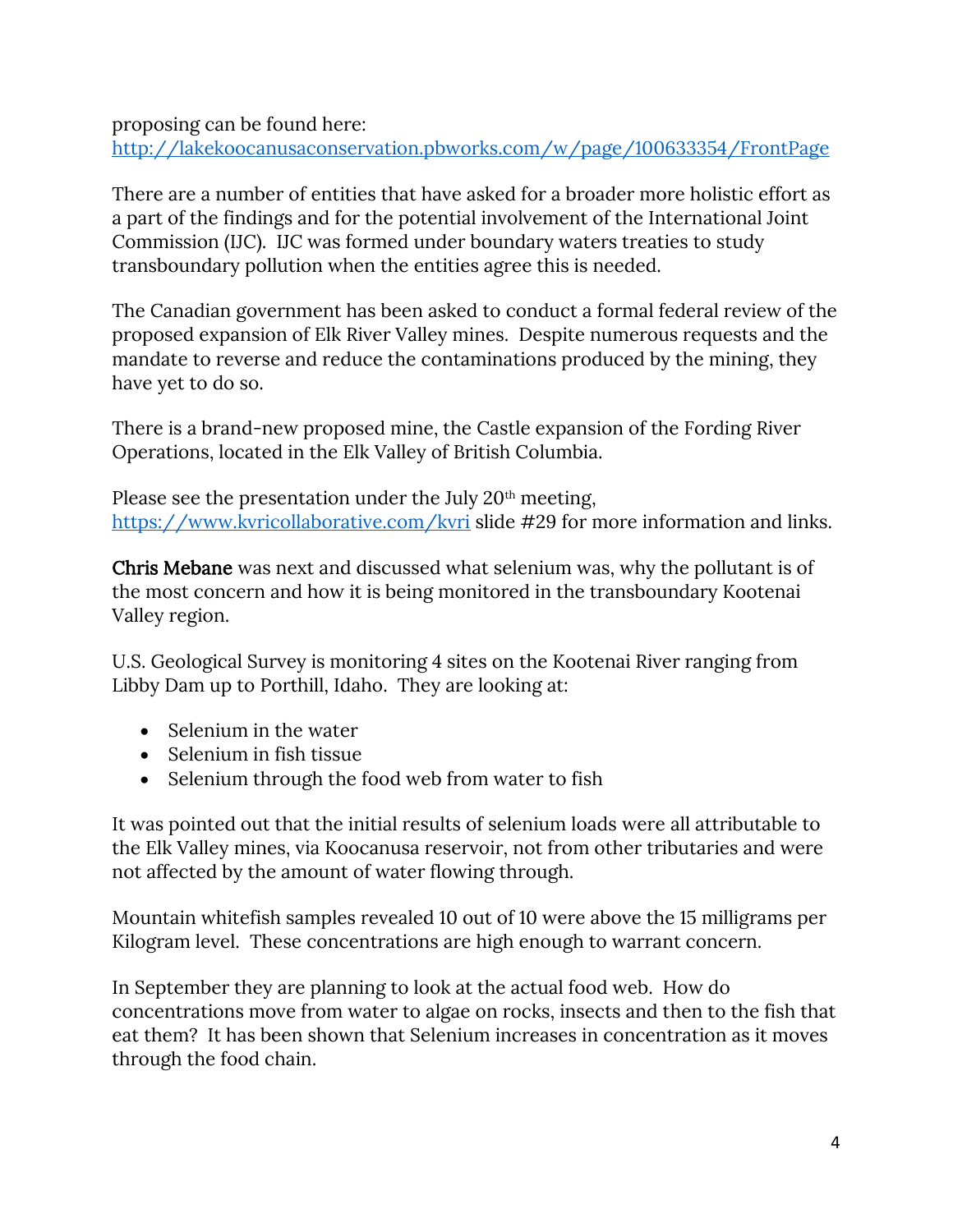Genny Hoyle followed, with information from studies on water quality and fish tissue sampling and data the Kootenai Tribe has been collecting.

- The Nitrogen source is from ammonium nitrate used in the blasting practices at the Elk River mine
- Residual Nitrogen is readily leached into the system and highly mobile
- It is estimated that there is a 5-8-year lag time from blasting to reaching the lower Kootenai River
- We are seeing abnormally high increases in concentrations levels that should not be occurring.
- Data from one of the projects started in 2005 shows similar trends. Some concentrations exceed the MT DEQ guidelines.
- Detections of Selenium for us began in 2015
- We are now continuously seeing Selenium
- Increases could have significant food web consequences
- Selenium concentrations found in white sturgeon is higher than national averages.
- Selenium concentrations found in Burbot are pushing the limits

Billy Barquin wrapped up with information about what the Tribe, State and US government has been doing.

They are asking that this process be stopped because it is not working. The Federal government of Canada has been largely absent. We are wanting to be more holistic and to include all governments as a part of the decision making. We are willing to provide information to whoever needs it and to those that would like to become involved. Copies of the Joint Council letters are available to be shared.

## Q & A:

There was a request from the Herald to have a list of all agencies that are in attendance to the meeting tonight on this important issue. Can someone list all agencies?

A: That list will be compiled and provided

Q: Matt Nykiel: Does it make more sense for the Federal Government to approach via the International Joint Commission? How can that come to happen?

A: Billy Barquin: The Joint Councils have asked IJC, but in order for them to be involved, both countries would need to ask and that hasn't happened and is a source of frustration. We remain hopeful that they will get involved.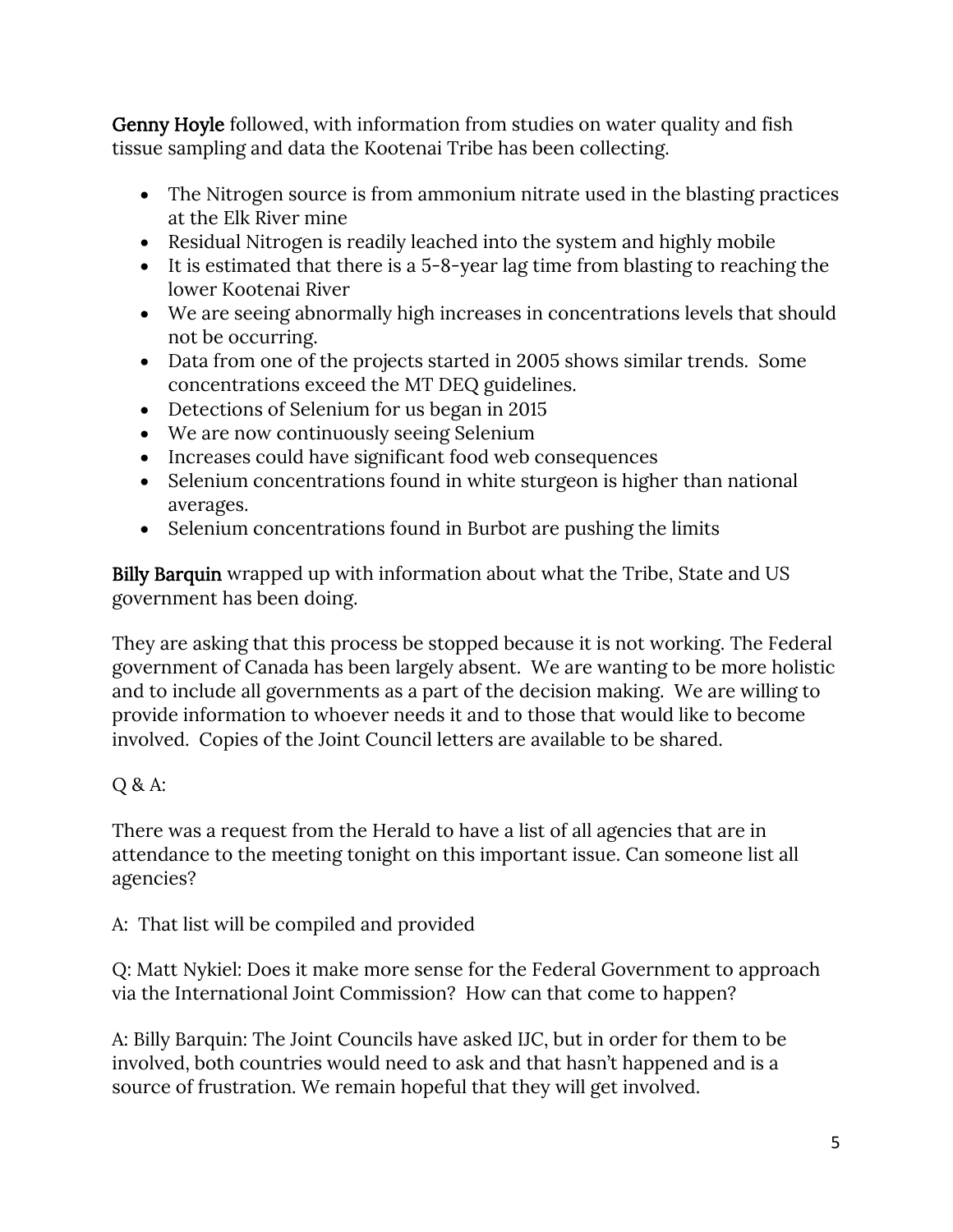A: Ayn Schmidt: There is active dialogue between the two countries. EPA has an increasing level of concern. The State department has become very concerned about this. There is some transboundary dialogue occurring. Although it is preferred that both countries approach IJC, it is possible for one country to do so. Ayn referenced the Red River Board's experience in working with an IJC board successfully and recommends that those on the local level with questions reach out to touch base with some of those people for guidance. Those resources are referenced in the presentation.

A: Myla Kelly Montana DEQ re: IJC The State of MT is working hand and hand to adopt a collaborative water standard that is the same for British Columbia and Montana one lake, one number. BC working very closely with us. In the end we hope that we will share the water quality standard in 2020.

Q: Dan Dinning : Is there anywhere else in north America that produces this steel grade coal?

A: Shawn Young: My family is from West Central Pennsylvania in the center of coal production mines. It is central to the steel making industry. They are switching back to deep mining because the open pit mines have destroyed all of the fresh water resources in PA, VA, KY and OH.

Q: Chip Corsi – Given the data we have is it possible to model what we might expect in levels – do we have a sense of where we might be going if things progress? Would it be useful to have that kind of information in the predictive fashion?

A: Jason Gildea: The EVWQP do have a model that predicts there will continue to be increases in selenium and Nitrate based on the latest model before it turns the corner and goes back down. This is due to a delay in the treatment processes.

A: Erin Sexton : I can add to Chip's question about modeling - the initial data collection in the Koocanusa Reservoir and the Kootenai River is a good start - it would take more funding resources to build a more robust dataset to build a model for nitrates and selenium data over time. The better the data, the better the model. Federal funding, potentially through the IJC might be able to help with this.

A: Chris Mebane : Re Chip's question about capacity to model potential fish population risks from selenium in the river, I think the food web sampling will be helpful, but there's no present plan to take it to population level. (Just saw Erin's response - ditto)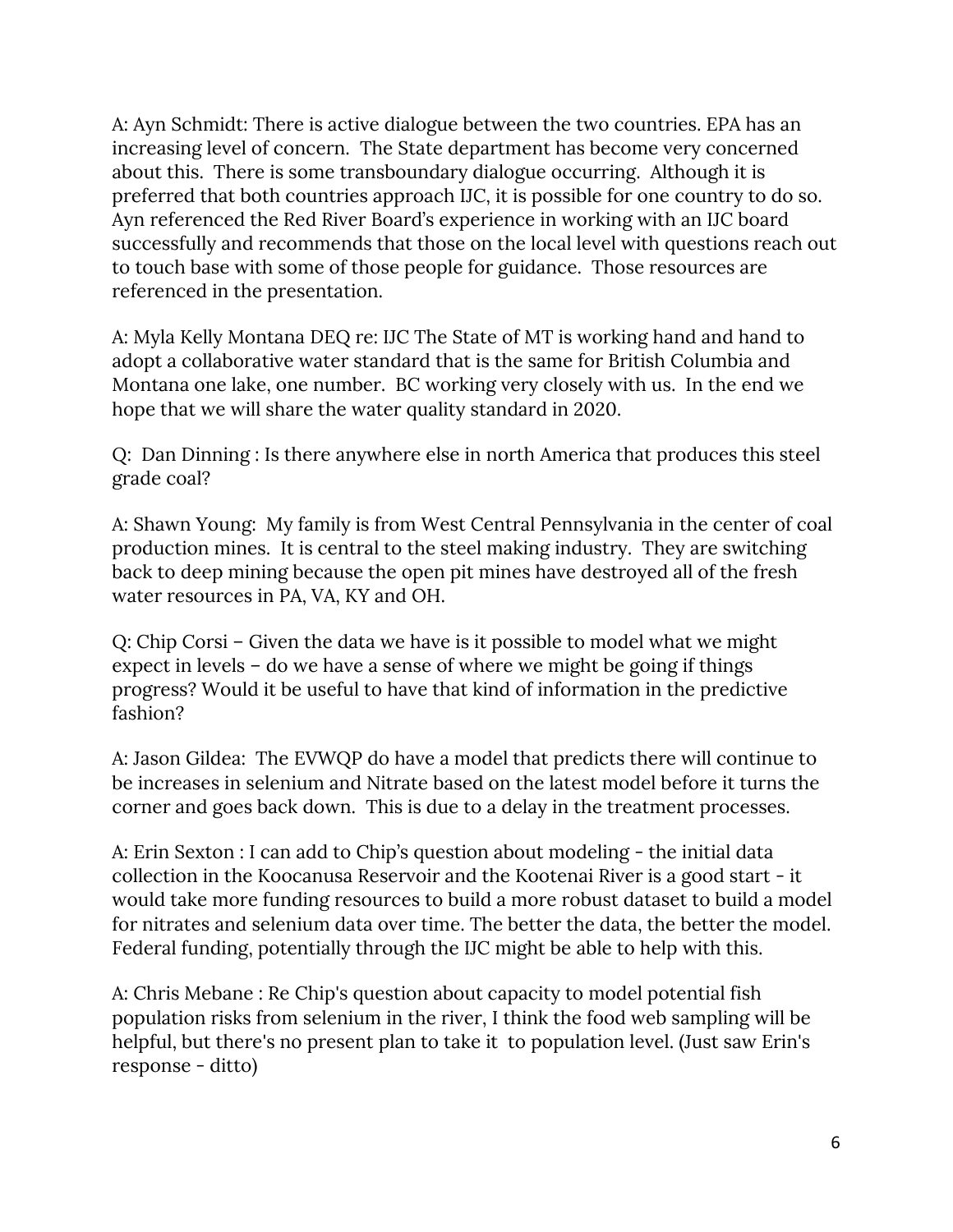A: Bob Steed: The Idaho Department of Environmental Quality is very concerned about the increase. We can take no action until it is shown that it has impaired Idaho waters. We are approaching that very quickly. Idaho has recently adopted the same standards as EPA. The selenium has to be identified as a pollutant. We have to follow guidelines and are unable to take action on threats.

Q: Dan Dinning : Wondering if there is technology available to mitigate the discharge level from the mines?

A: Genny Hoyle : Mitigating discharge from the mines would be quite a challenge given the snowmelt and precipitation the PNW has.

A: Ayn Schmidt : The technology that has, despite hiccups, been demonstrated to reduce selenium concentrations is active water treatment. Erin points out rightly that it will be difficult to sustain over a long time. However, Teck is turning away from active water treatment to a new treatment technology, Saturated Rock Fills, that has yet to be demonstrated to be effective at the scale needed and over the time needed.

A: Genny Hoyle : The treatment plants also only treat a certain percentage of runoff

Discussion was had regarding the IJC involvement and the hope that this could be encouraged. It was acknowledged that IJC makes sense. Due respect was given to provincials and to work being done with British Columbia (BC) on a number of issues. However, it was also pointed out that BC tends to line the United States borders with mines and other water quality issues. This meeting focused on Montana and Idaho issues, but Washington and Alaska have the same problems. The more pressure we apply, the more they will need to do something. Let's try something different.

Dan Dinning concluded the question, answer discussion portion of the meeting and asked for committee updates.

## Forestry Committee Update: Kevin Knauth

- Deer Placer sale has some post-harvest activity going on along the Deer Creek road
- Camp Stew timber sale has some felling along Camp Nine Road adjacent to the road
	- o there will be road guards and flaggers
	- o this may interrupt some traffic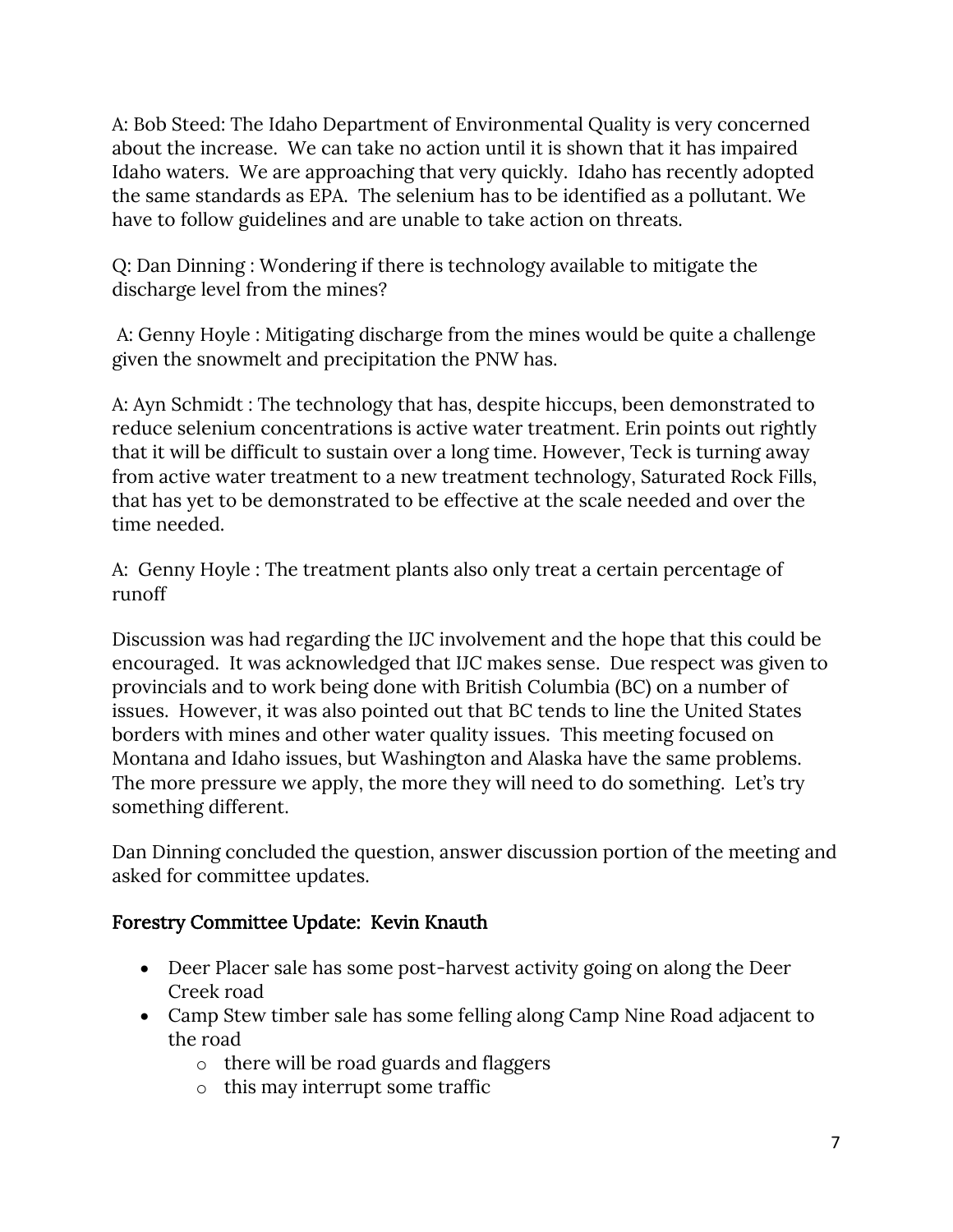- Black Boulder GNA sale currently has road work going on along 20 mile to Boulder Meadows and then to Black Mountain Road
	- o News releases in the paper and on the forest website is advising that road work will go on for another month
	- o There are signs posted along the Twenty Mile road that there may be some delays
	- o A lot of the work is grading but there will be some culvert replacements
- Westside Restoration Project
	- o NEPA specialists are finishing reports this month
	- o Draft EA will be released for comment in late August
	- o First timber sale in the fourth quarter of fiscal year 21.
- The District office is still not open to the public, but the public is encouraged to call the office for help with any questions. Free Use Firewood Permits are available to the public; please call the office and we'll arrange to get you a permit.

**Jeanne Higgins, USFS:** Three collaboratives in North Idaho and IDL and Forest Service collaborated on the Collaborative Forest landscape restoration proposal in January. The review of this was bundled in with Montana projects submitted for consideration to the resource advisory committee established by the Secretary of Agriculture. The Idaho project was reviewed and ranked by the committee. It came in tenth. It is recommended for funding in Fiscal year 21. We will wait to see if the Secretary adopts the resource committee's recommendations and if there is adequate funding for North Idaho.

Also, of note was the reseated resource advisory committee. Counties make allotment for projects to be funded under Title II and the committee advocates for and recommends projects. Committee new members were appointed by the Secretary right before the COVID outbreak and letters did not get sent out. They shared with folks who were recommended and have an August  $6<sup>th</sup>$  meeting to start the process for project solicitation and ultimately making decisions early fall. Dan and Gary Aitken Jr are now on that committee.

Chip Corsi, Idaho Fish and Game: A grizzly on the north bench has gotten into a little bit of mischief, nothing aggressive but it has eluded us twice. There is a fair amount of bear activity this year. Fair amount going on but will wait due to time constraints in this meeting.

Norm Merz, Idaho Fish and Game: introduced Robert Aitken who has moved into the MacArthur Lake position. He'll handle habitat work in the North Panhandle.